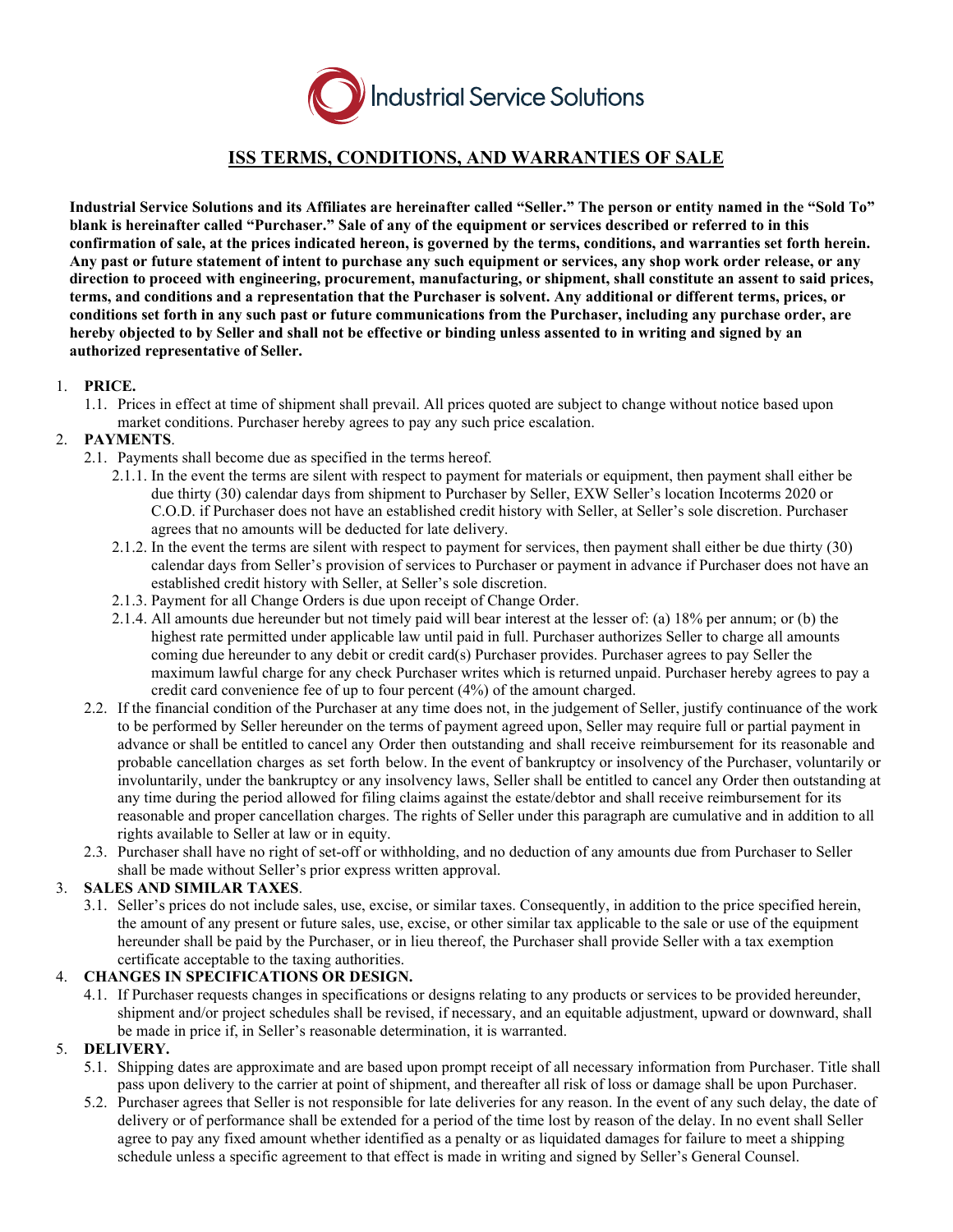5.3. Upon notification by Seller that the equipment is ready for delivery and Purchaser is unable to take delivery on notified date, Purchaser agrees to a "Bill and Hold" agreement whereby Seller transfers title to Purchaser whose responsibility at that time will be to insure Purchaser's equipment as needed in Seller's warehouse to include any damages caused by natural occurrence, handling of equipment, or any negligence, whether fault of Seller or Seller's agent. Seller will invoice Purchaser for the equipment, Purchaser agrees to pay the amount due in full according to payment terms thereunder, and Seller will hold equipment in storage for a reasonable time, but not to exceed ninety (90) calendar days without prior agreement.

## 6. **INSPECTION.**

6.1. Purchaser shall inspect the products promptly upon receipt for non-conformity (including but not limited to non-conformity for quantity, quality, and/or defects). Failure by Purchaser to provide Seller with written notice of a claim within thirty (30) calendar days from the date of delivery or, in case of non-delivery, from the date fixed for delivery, shall constitute a waiver by Purchaser of all claims with respect to such products.

# 7. **RETURNED PRODUCTS.**

7.1. No product may be returned without the written permission of Seller. Products manufactured to Purchaser's specifications will not be accepted for return. Replaced parts become the property of Seller. Products accepted for return are subject to a restocking charge plus the cost of transportation, as decided solely by Seller.

# 8. **SELLER'S RIGHTS.**

8.1. If Purchaser shall fail in any manner to fulfill the terms and conditions hereof, Seller may defer further shipments until such default is cured. Seller shall have no liability for any such deferral. Remedies provided herein shall be in addition to, and not in lieu of, other remedies that may be available to Seller.

# 9. **LIEN RIGHTS.**

To the maximum extent permitted under applicable law, Purchaser grants Seller a lien on all real and personal property: (a) placed in or on Purchaser's property; and/or (b) improved by Goods and Services received from Seller.

#### 10. **THIRD PARTY CONTRACT OBLIGATIONS.**

10.1.In the event that Purchaser has contracted for or otherwise assumed with any other party any obligation or liability to an owner, contractor, construction manager, governmental entity, or any other person or entity responsible for the completion of any portion of any project in which Seller's goods will be used, the Parties agree that Seller is not a party to such contract. Therefore, Seller does not assume any liability or obligation, including but not limited to any liability or obligation related to governmental regulations or flow down terms, under any such contract or agreement. Absent a written agreement to the contrary, executed by an authorized representative of Seller, Purchaser releases and agrees to defend, indemnify, and hold Seller harmless for any claims of any nature whatsoever related to any obligation, risk, liability, or responsibility which was Purchaser's under any contract or which was assumed by Purchaser towards any owner, contractor, construction manager, governmental entity, or other party involving the goods or work supplied by Seller to fulfill any contractual requirement.

#### 11. **LIMITED WARRANTY**.

- 11.1. As to equipment and materials:
	- 11.1.1. Seller warrants all equipment and materials sold hereunder to be free from inherent material defects in design, material, and workmanship on date of shipment. Seller further warrants that on date of shipment the equipment will deliver its rated output as indicated by the name-plate, providing the apparatus is properly cared for and operated under proper conditions and Purchaser has complied with the terms hereof. Purchaser shall be obligated to promptly report any claims against Seller in writing within fourteen (14) calendar days from receipt of equipment and materials. Purchaser shall not operate equipment which is considered to be defective under this section. Any such use of equipment will be at Purchaser's sole risk and liability.
	- 11.1.2. If Seller is National Compressor Services, LLC (NCS), equipment manufactured or repaired by NCS and delivered hereunder will be free of defects in material and workmanship for a period of six (6) months from the date of placing the equipment into operation or twelve (12) months from the date of shipment, whichever shall occur first. Valves and piston rings will be warranted by NCS for ninety (90) calendar days from the date of shipment.
	- 11.1.3. THIS IS THE ONLY WARRANTY APPLICABLE AND IS EXPRESSLY IN LIEU OF ANY WARRANTIES OTHERWISE IMPLIED BY LAW. NO OTHER WARRANTIES, INCLUDING EXPRESS OR IMPLIED, HAVE BEEN MADE OR GIVEN. PURCHASER ASSUMES ALL RISK WHATSOEVER AS TO THE RESULT OF THE USE OF PRODUCTS PURCHASED, WHETHER USED ALONE OR IN COMBINATION WITH OTHER PRODUCTS OR SUBSTANCES.
	- 11.1.4. These warranties are extended to the immediate Purchaser only and are not transferable provided, however, that if Purchaser, in the course of its usual business, transfers title or leases such apparatus (including equipment incorporating such apparatus) to a third party, such period shall run to such third party one (1) year from shipment date to Purchaser or third party, whichever is first, except if the Seller is NCS (see Section 10.1.2 above).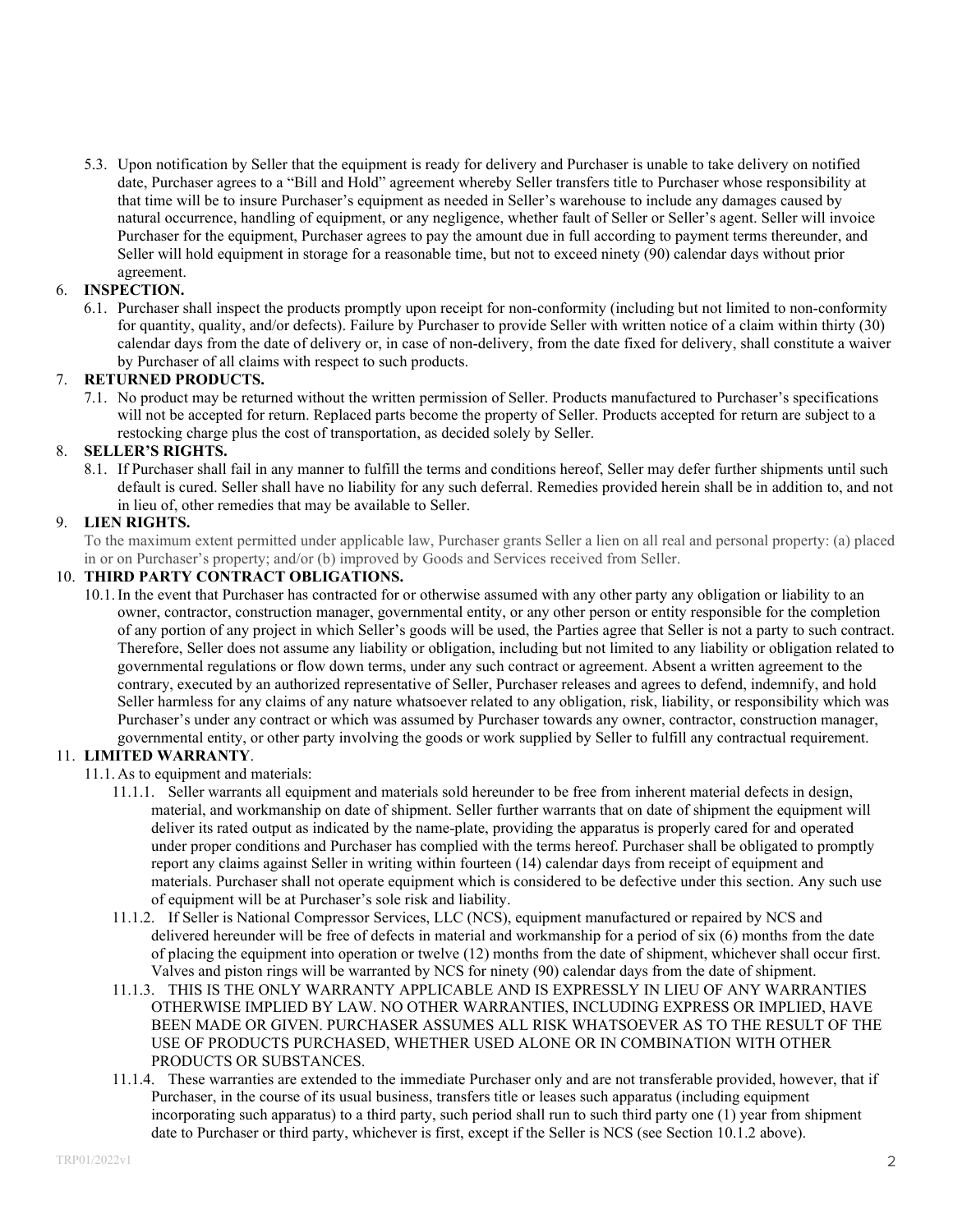- 11.1.5. Parts found to be defective within one (1) year (or ninety (90) calendar days if Seller is RAM Industrial Services, LLC)(except in the case of diesel, gas and gasoline engines, in which event the period or time shall be ninety (90) calendar days), from the date of shipment will be replaced or repaired, at the option of Seller, EXW Seller's location Incoterms 2020, freight paid by Purchaser or third party, free of repair charge, provided the equipment has been stored, installed, maintained, and operated under proper conditions, in accordance with good industry practices and Seller's specific recommendations, and connected to its rated load; that Seller's personnel are present at and participate in the "start-up" of the equipment, and that NOTICE IN WRITING has been given to Seller by Purchaser or third party immediately when parts are found to be defective so that a representative of Seller may be present to inspect the equipment when it is dismantled. Purchaser's failure to comply with all terms herein shall automatically void any warranty provided by Seller. Any abuse or misuse of goods voids this warranty. Warranty does not apply to defects in materials furnished by Purchaser or design stipulated by Purchaser. The effects of corrosion, erosion, and normal wear and tear are specifically excluded from warranty. Any work performed on the equipment by Purchaser or by a third party effectively voids this and all warranties provided by Seller. Accessories or equipment furnished by NCS but manufactured by others shall carry whatever warranty those manufacturers have conveyed to NCS and only those which can rightly be passed on to Purchaser.
- 11.1.6. No claims for damages or for labor done by others or parts furnished by others will be allowed unless authorized by Seller, in writing.
- 11.2. As to services:
	- 11.2.1. The Seller warrants that the materials provided and work or services furnished conform to specifications; are conveyed with clear title free of any claims from third parties; that materials will be new, free from defects in material and workmanship, be of quality, size, description, and dimension required by Purchaser; and that Seller's services will be performed in a skillful and workmanlike manner. Seller's warranty for services provided shall extend for a period of twenty-four (24) months after service is accepted by purchaser, with an exception if Seller is RAM Industrial Services, LLC (RAM). RAM provides a twelve (12) month warranty on their services.
	- 11.2.2. THE WARRANTY SET FORTH IN THIS SECTION IS EXCLUSIVE AND IS IN LIEU OF ALL OTHER WARRANTIES, EXPRESS, IMPLIED, STATUTORY, OR OTHERWISE WITH RESPECT TO THE SERVICES, WORK PRODUCT, OR DELIVERABLES PROVIDED UNDER THIS AGREEMENT OR AS TO THE RESULTS WHICH MAY BE OBTAINED THEREFROM. SELLER DISCLAIMS ALL IMPLIED WARRANTIES INCLUDING, BUT NOT LIMITED TO, THE WARRANTIES OF MERCHANTABILITY, FITNESS FOR A PARTICULAR PURPOSE, OR AGAINST INFRINGEMENT. PURCHASER'S EXCLUSIVE REMEDY FOR BREACH OF THIS WARRANTY IS REPERFORMANCE OF THE SERVICES, OR, IF REPERFORMANCE IS NOT POSSIBLE OR CONFORMING, REFUND OF ANY AMOUNTS PAID UNDER THIS AGREEMENT FOR SUCH NON-CONFORMING GOODS.
	- 11.2.3. No claims for damages or for labor done by others or parts furnished by others will be allowed unless authorized by Seller, in writing.
- 11.3.These Terms, Conditions, and Warranties constitute the final and complete agreement between the Parties. No representations, claims, statements, advertising, or promotional activities made or conducted by Seller or Seller's agents or representatives shall be binding upon Seller unless the same are expressly set forth in this Confirmation of Sale. In the event the equipment sold hereunder fails to comply with any warranty set forth herein or imposed by law, the only obligation of Seller shall be that upon the return of the non-conforming equipment, freight prepaid, to Seller at its plant in designated location, Seller shall replace defective or non-conforming parts, at no cost to Purchaser. In the event of breach or repudiation of this agreement by Seller, or in the event any equipment sold hereunder fails to comply with any warranty extended herein, Seller shall not be liable to Purchaser or any third party for any special, consequential, incidental, punitive, or penal damages, including, but not limited to, loss of profit or revenues, loss of use of the products or any associated equipment, damages to associated equipment, costs of capital, cost of substitute products, facilities, services or replacement power, down time costs, or claims of Purchaser's or third party's customers for such damages, and Purchaser agrees to and does hereby indemnify Seller from such damages. It is the expressed intention of the Seller and Purchaser that the indemnity provisions herein are an agreement by Purchaser to indemnify Seller from the consequences of Seller's own negligence. If Purchaser transfers title to or leases the products sold hereunder to any third party, as a condition precedent to the transference of the warranty to a third party as set forth above, Purchaser shall obtain from such third party a provision affording Seller and its suppliers the protection of the preceding sentence, and Purchaser indemnifies Seller from such liability if it fails to do so. Any action for breach of any of the foregoing warranties must be brought within two (2) years after the cause of action has accrued. THERE ARE NO WARRANTIES WHICH EXTEND BEYOND THE DESCRIPTION ON THE FACE HEREOF. THIS LIMITED WARRANTY AND THE DAMAGES SET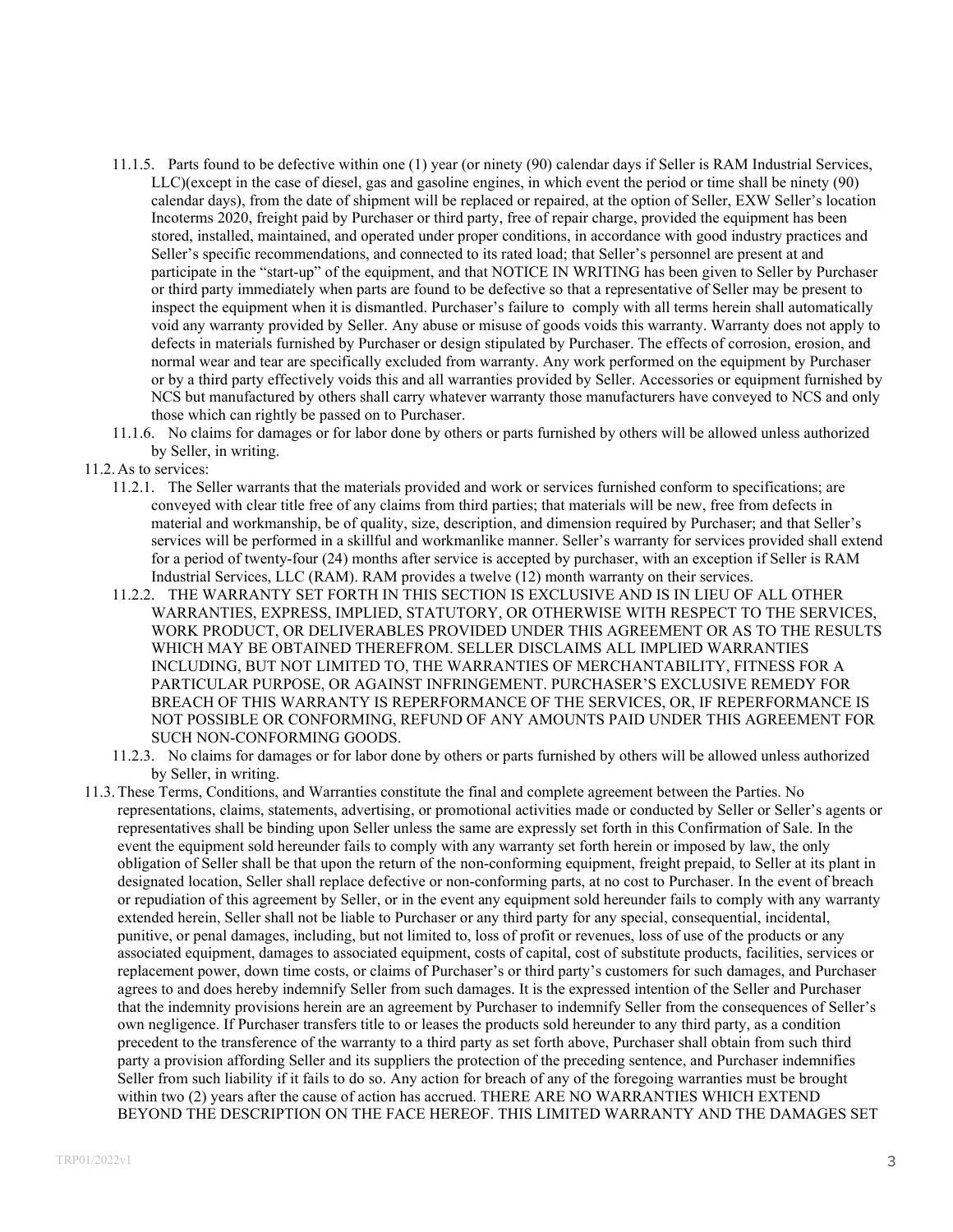FORTH HEREIN ARE EXPRESSLY AGREED TO BE THE SOLE AND EXCLUSIVE REMEDY AVAILABLE TO PURCHASER. No Seller representative has any authority to modify the foregoing warranties in any manner.

# 12. **LIQUIDATED DAMAGES**.

- 12.1. Purchaser acknowledges that, in order to be able to fabricate and deliver the equipment in accordance with this agreement, Seller must, and will, be purchasing the basic "hull" of the equipment, the cost of which represents a substantial part of the total cost of the equipment, for which there will be no reasonable market. In the event of the cancellation or attempted cancellation of the contract or sale represented herein, even with the exercise of reasonable efforts, Seller will not be able to "cover" its loss from a default or cancellation of this Order, by selling or otherwise disposing of the "hull" to other persons or entities. Purchaser further acknowledges that, in the event of a default hereunder or attempted cancellation hereof, Seller will suffer immediate and substantial damages and losses, the exact amount and extent of which will be difficult, if not impossible, to measure with certainty or precision. Accordingly, and in order to provide a reasonable compensation and remedy to Seller, in the event of a cancellation or default hereunder, Seller shall be entitled to recover, and Purchaser hereby agrees to pay, liquidated damages in the amount of one hundred percent (100%) of the purchase price.
- 12.2. Should the services being provided hereunder involve mobilization of employees and/or equipment, Purchaser shall pay to the Seller liquidated damages equal to one hundred percent (100%) of the associated mobilization and demobilization price.
- 12.3.By execution and acceptance hereof, Purchaser and Seller each agree that the foregoing liquidated damages constitutes a reasonable practical agreement for attempting to compensate Seller for the losses and damages it will suffer in the event of a default hereunder and does not represent a penalty.
- 12.4. Any and all amounts due, or which become due hereunder, shall bear interest at the rate of 10% per annum or at the maximum non-usurious rate provided by the laws of the state in which the Seller is located from their due date until paid, whichever sum is greater. If Purchaser shall default in the performance of its obligations hereunder, or the payment of any amounts due or to become due hereunder, and Seller shall place this agreement in the hands of an attorney for collection or enforcement, Seller shall also be entitled to recover any and all reasonable attorneys' fees and court costs expended by it.

# 13. **TERMINATION FOR PURCHASER'S CONVENIENCE**.

13.1. Notwithstanding the provisions within section 10 above, this Order may be terminated by Purchaser in whole or in part at any time by a Change Order directing termination. All work in-process and other supplies identified to the terminated material shall be the property of Purchaser and disposed of according to its instructions. Purchaser shall in no event be required to pay termination fees in excess of the purchase price of any terminated material, equipment, or services. Except as expressly set forth in this section, Purchaser shall not be liable for any damages as a result of any termination including, without limitation, anticipated or lost profits, or special, incidental, or consequential damages. Seller shall continue performance of the Order to the extent it is not terminated.

#### 14. **LIMITATION OF LIABILITY.**

14.1. Seller's liability on any claim for loss or damage arising out of this agreement or from the performance or breach thereof or connected with the supplying of any good hereunder, or the sale, resale, operation, or use of any goods, whether based in contract, warranty, tort (including negligence) or other grounds, shall not exceed the price allocable to such goods or part thereof involved in the claim, REGARDLESS OF CAUSE OR FAULT. THIS LIMITATION OF LIABILITY REFLECTS A DELIBERATE AND BARGAINED FOR ALLOCATION OF RISKS BETWEEN THE PARTIES AND CONSTITUTES THE BASIS OF THE PARTIES' BARGAIN, WITHOUT WHICH SELLER WOULD NOT HAVE AGREED TO THE PRICE OR TERMS OF THIS AGREEMENT. Seller shall not be liable for incidental, special, or consequential damages including, but not limited to, loss of profits or revenue, loss of use of the goods or any associated product, cost of capital, cost of substitute products, facilities, or service, downtime costs, or claims of customers of the Purchaser for such damages. Seller shall not, under any circumstance, be liable for any labor charges without its prior written consent.

#### 15. **DISPUTE RESOLUTION.**

15.1. Any dispute, controversy, or claim arising out of or related in any way to these terms and conditions of sale and/or any sale and purchase of products hereunder or any transaction contemplated hereby which cannot be amicably resolved by the Parties shall be commenced and maintained in any state or federal court located in the state and county in which the Seller is located. Both Parties hereby submit to the jurisdiction and venue of any such court. THE PARTIES FURTHER AGREE, TO THE EXTENT PERMITTED BY APPLICABLE LAW, TO WAIVE ANY RIGHT TO TRIAL BY JURY WITH RESPECT TO ANY CLAIM, COUNTERCLAIM, OR ACTION ARISING FROM THE TERMS OF THIS AGREEMENT.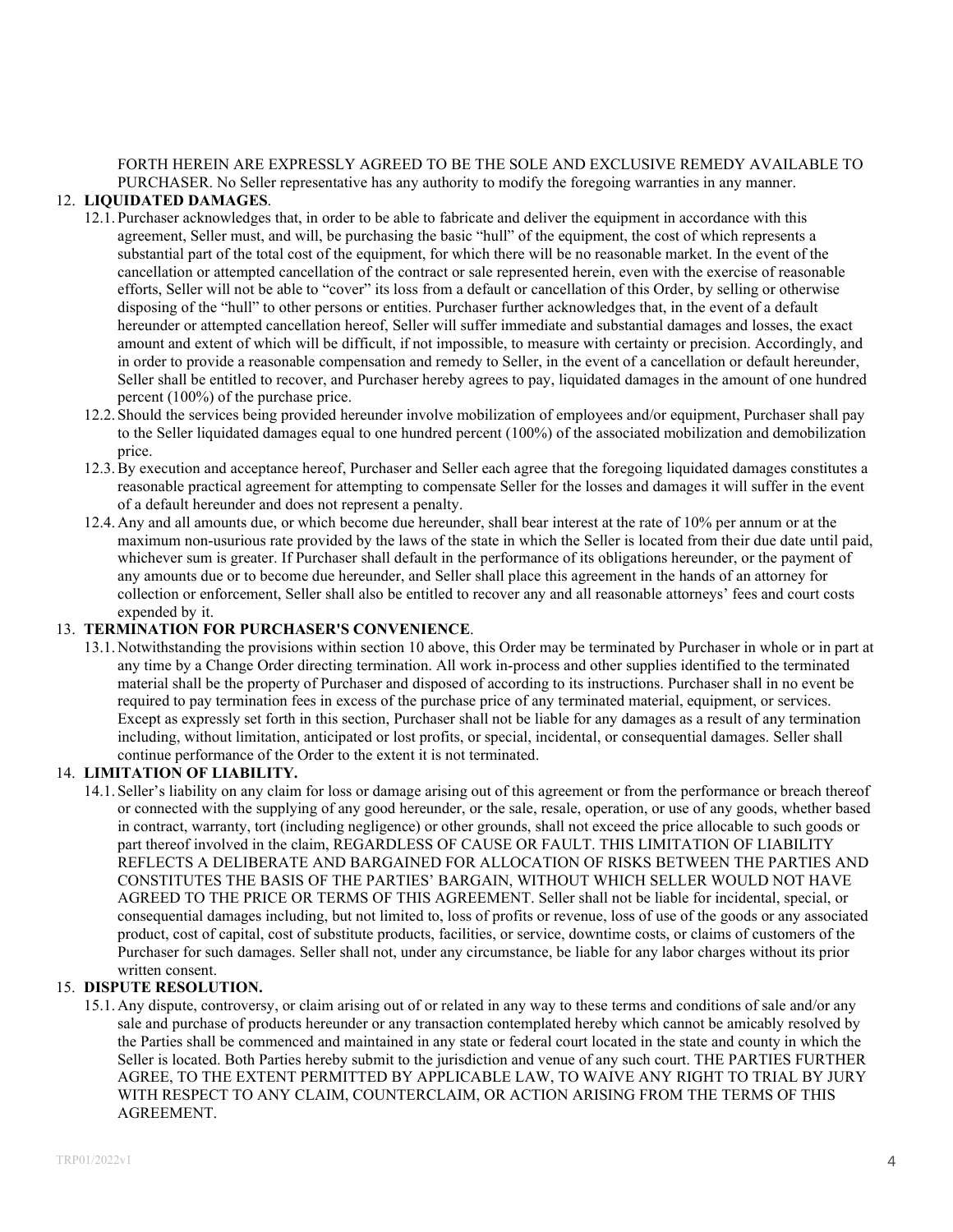#### 16. **COMPLIANCE WITH LAWS.**

- 16.1. Purchaser and Seller shall comply with all applicable international, national, state, regional, and local laws and regulations with respect to their performance of this agreement. Purchaser agrees to adhere to all applicable U.S. Export laws and regulations with respect to the products.
- 16.2.Except as permitted under U.S. laws, any product(s) sold by Seller to Purchaser hereunder will not be sold, supplied, or delivered by Purchaser directly or indirectly to any party or destination that, at the time of such sale, supply, or delivery, is declared an embargoed/restricted party or destination by the government of the United States of America or by the United Nations. Within two (2) calendar days after Seller's request, Purchaser will provide Seller with appropriate documentation to verify the final destination of any product(s) delivered hereunder.
- 16.3. Purchaser shall comply with applicable national and international anti-bribery rules, including the U.S. Foreign Corrupt Practices Act (FCPA), United Kingdom, and European Union, Organization for Economic Co-operation and Development (OECD) and Council of Europe anti-bribery rules. Purchaser shall not directly or indirectly solicit, receive, or offer any form of bribe, kickback, or other corrupt payment or thing of value to or from any person or organization, including government agencies or officials, companies, or personnel of those companies. Purchaser shall at all times keep complete and accurate books and records, and all records and information that Purchaser provides to Seller pertaining to this agreement shall be complete and accurate.
- 16.4. Seller fully supports the aims and objectives of the Dodd-Frank Act on the supply of Conflict Materials. Seller shall not include Conflict Materials in any products sold by Seller.

#### 17. **CONFIDENTIALITY.**

17.1. All proposals, drawings, technical data, and other proprietary information (including information that constitutes a trade secret under applicable state law) disclosed or furnished by one Party to the other: (i) shall be kept confidential; (ii) shall remain the exclusive property of the Party furnishing or disclosing such information; and (iii) shall be returned to the Party furnishing such information upon request. The Parties agree that a violation or threatened violation of the provisions set forth in this term will result in irreparable harm to the non-defaulting Party, and, accordingly, the Parties agree that, in such event, the non-defaulting Party shall be entitled to institute judicial proceedings, seeking immediate injunctive relief (or similar equitable relief) against such violation or threatened violation without any requirement to post a bond as a condition of such relief, as well as damages at law as may be recovered by such Party, and the attorneys' fees it incurs in enforcing any of the covenants contained in this term.

# 18. **INFRINGEMENT.**

18.1. Purchaser agrees that it will not induce Seller to use any patent, secret process, trade secret, know-how, drawings, plans, specifications, or other confidential knowledge or information belonging to any third party. Purchaser further agrees that it will defend, indemnify, and hold harmless Seller, its owners, officers, directors, employees, agents, affiliates, parent company(ies), and subsidiary(ies) against any damages, costs, expenses, or other liabilities (including reasonable attorneys' fees) arising out of, or relating to, any claim brought against Seller relating to the infringement (or alleged infringement) of any patent, trademark, or other form of intellectual property or any use by Seller of any secret process, trade secret, know-how, drawings, plans, specifications, or other confidential or proprietary knowledge or information belonging to any third party arising from the Seller's manufacture, use, or sale of any products or performance of services in accordance with any information, materials, specifications, drawings, plans, instructions, or samples furnished by Purchaser.

#### 19. **GENERAL**.

- 19.1.This agreement shall be construed in accordance with the laws of the state in which the Seller is located. All sales and warranties of goods or services hereunder will be EXW Seller's location Incoterms 2020. All terms and conditions of this sale, including all payments, are due, performable, and payable at Seller's address. All suits for the enforcement of any rights to either Seller or Purchaser as a result of this agreement or the sale reflected herein will be brought exclusively in a court of competent jurisdiction in the County and State in which the Seller is located.
- 19.2.This Contract supersedes all oral and written communications between Seller and Purchaser, including, but not limited to, any representations, agreements, understandings, order forms, and confirmations of Purchaser or Seller and their respective agents, whether issued before or after this Contract. The provisions of this Contract cannot be waived, changed, modified, or terminated, except in writing signed by the Party against whom enforcement of any waiver, change, modification, or termination is asserted.
- 19.3. Purchaser shall not assign or delegate any or all of its duties or rights hereunder without the prior written consent of Seller.
- 19.4.This writing is intended by the Parties as a final expression of their agreement, and the Parties agree that there are no understandings, agreements, or representations, expressed or implied, not specified herein respecting this sale, and that this writing contains the entire agreement between Seller and Purchaser.